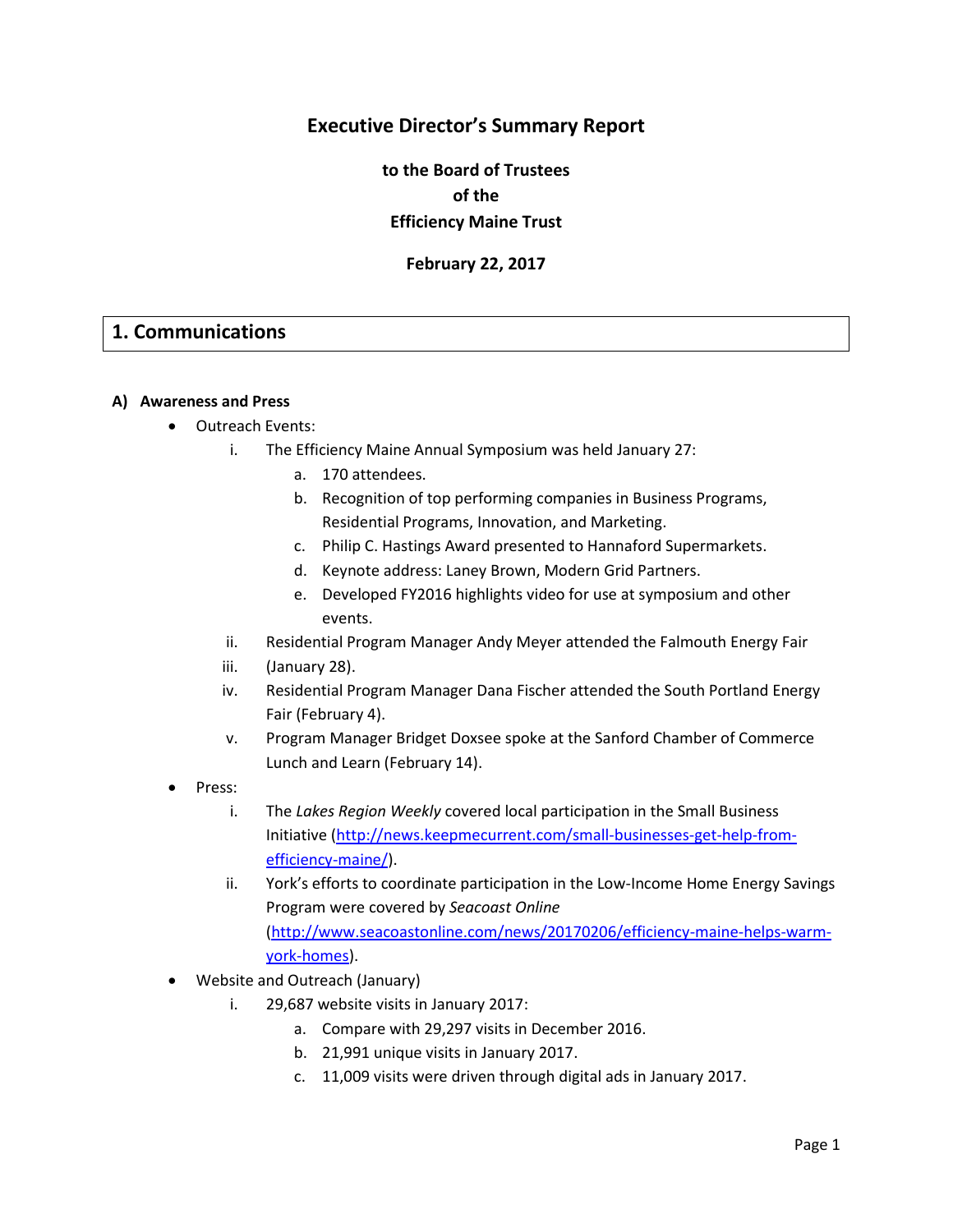- ii. Facebook:
	- a. 2,694 fans of page.
	- b. 48 new fans in January.

#### **B) Call Center (January)**

- 1,181 inbound phone calls (98% answered within 20 seconds).
- 618 inbound emails.
- 901 inbound mail (mostly rebate claims).
- 971 outbound calls made in order to complete 89 Appliance Rebate Program evaluation surveys.

#### **C) Government Relations**

- Staff provided two required reports to the Legislature
	- i. Title 5 reporting by quasi-state agencies on contributions, memberships, contracts;
	- ii. Title 35-A, Sec. 10104(12) Budget Transparency
- PUC Activities:
	- i. Ian Burnes filed testimony regarding the Commission's investigation into the designation of a non-transmission alternative coordinator.
	- ii. The Voltage Optimization Working Group is negotiating a stipulation that approves two conservation voltage reduction (CVR) pilots.
	- iii. EMT Staff attended a Settlement Conference on its T&ST customers and volunteered to draft a settlement that includes reporting sector equity in the annual report, committing to addressing sector equity in future annual updates and triennial plans, and to develop a process for implementing realization rates in the C&I Custom program.

# **2. Program Highlights<sup>1</sup>**

 $\overline{\phantom{a}}$ 

#### **A) C&I Prescriptive (CIP) Program – Electric Measures**

- Growth in weekly incentive payments and the project pipeline continues. The current pipeline represents \$2,387,586 of incentives.
- Pre-Approved 18 projects submitted for the Classroom Lighting Promotion, represents \$377,430 in additional incentives. There are at least 6 more projects pending.
- The team hosted the monthly webinar for Qualified Partners with 95 QPs in attendance.
- Currently 637 Qualified Partner companies including 780 individuals, new QP requests are ongoing.

 $1$  The Updated Financials table reported for each Program reflects data pulled from the Trust's financial management system as of mid-month; the Summary Program Update table is pulled from the Efficiency Maine project tracking database as of February 13, 2017.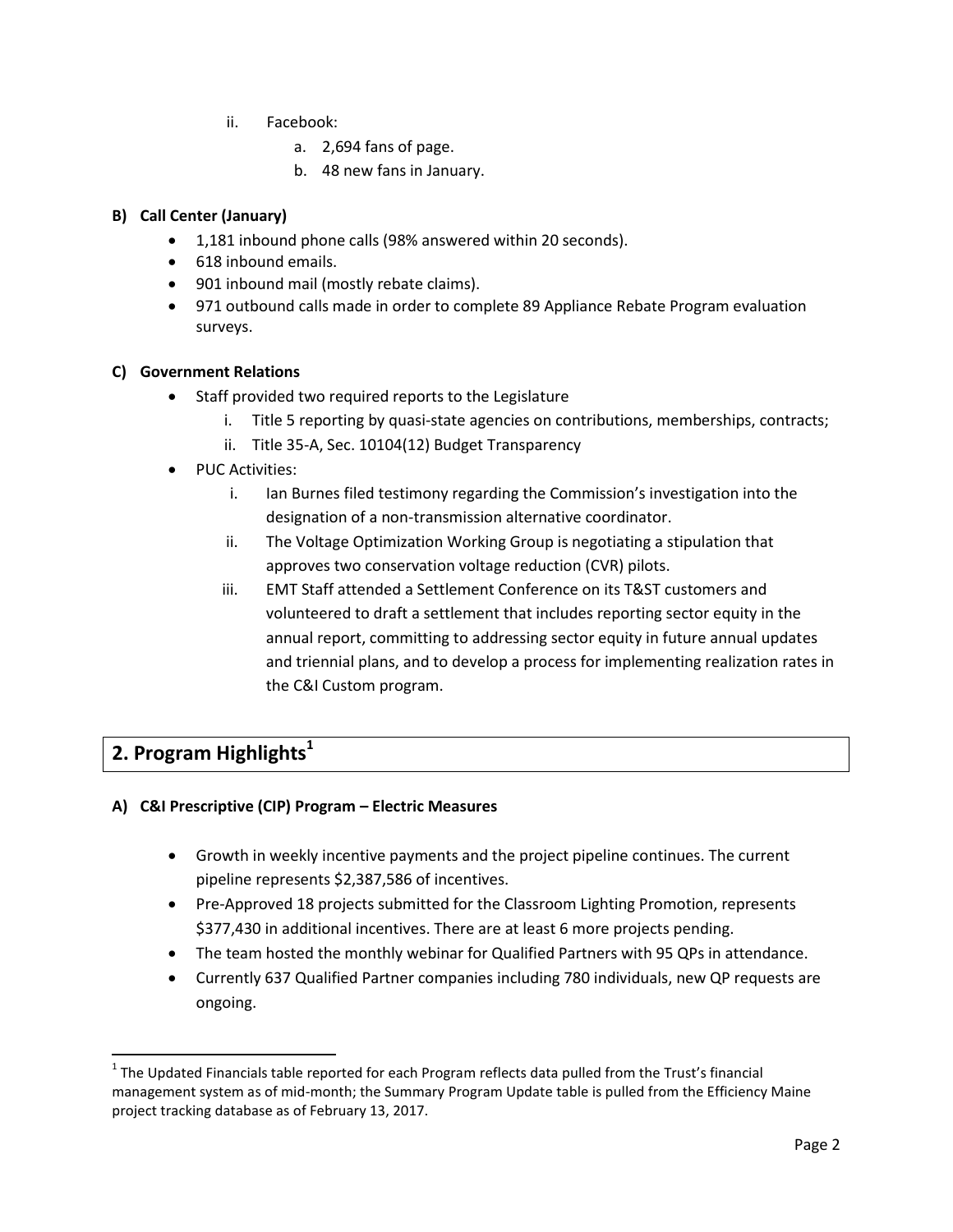

**Electric C&I Prescriptive Program**



| <b>Updated Financials</b>       | Program<br>Investment |
|---------------------------------|-----------------------|
| FY2017 Program Budget           | \$8,829,935           |
| $7/1$ to $1/31$ Spending        | \$2,261,856           |
| Percent of Budget Spent to Date | 26%                   |
| Percent of Year Passed          | 59%                   |

| <b>Summary Program Update</b> | kWh Savings | <b>Participants</b> |
|-------------------------------|-------------|---------------------|
| Start of fiscal year to 12/31 | 6,954,169   | 583                 |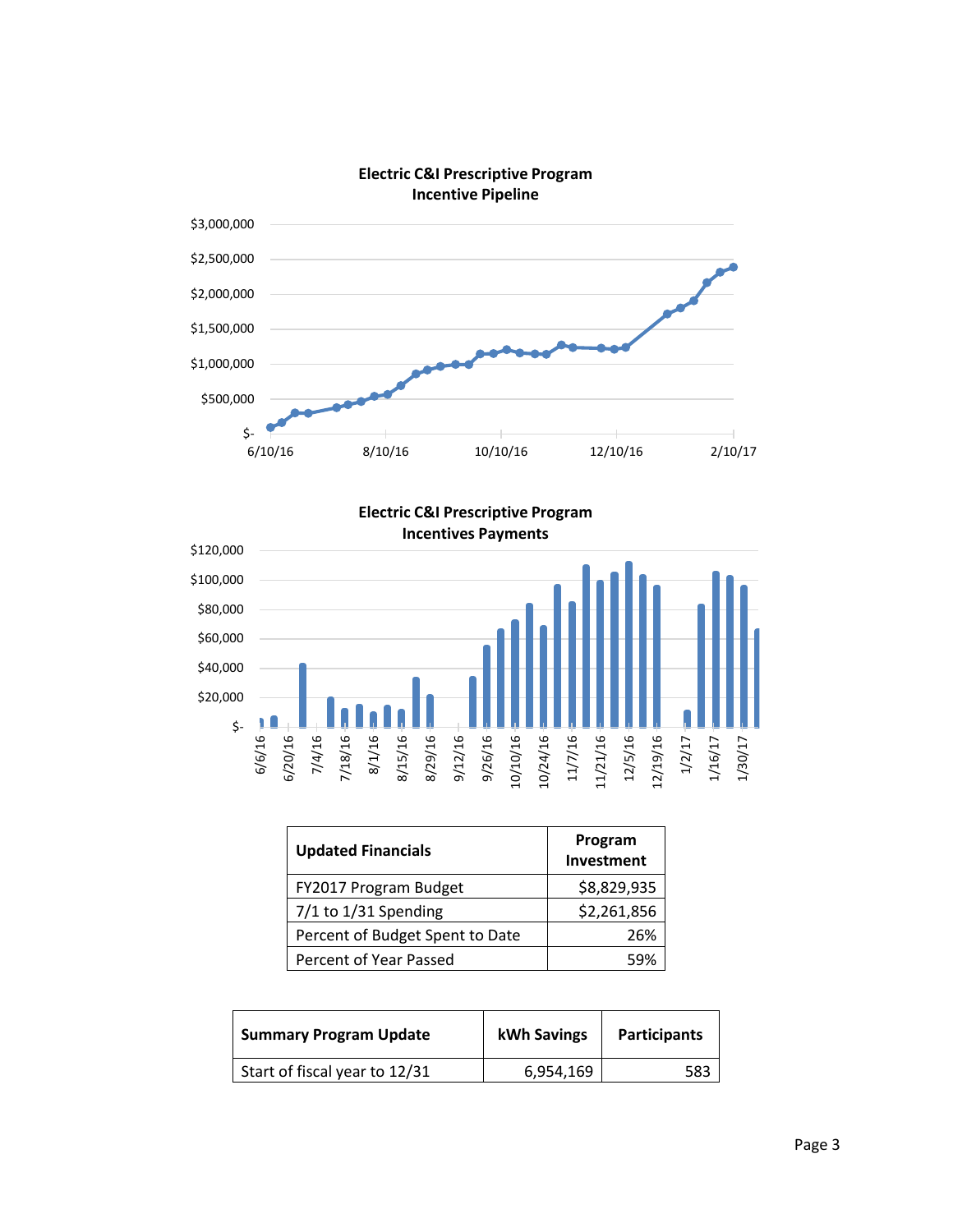| Project Type (through 12/31)         | <b>Projects</b> |
|--------------------------------------|-----------------|
| <b>Lighting Solutions</b>            | 338             |
| <b>Heating and Cooling Solutions</b> | フスコ             |
| <b>Compressed Air Solutions</b>      |                 |

#### **B) C&I Prescriptive Program – Natural Gas Measures**

- The current pipeline equals \$394,516 in incentives, continuous upward trend since December.
- Restaurant Spray Nozzle promotion mailing sent out week of January 23.
- Presented available measures and Qualified Partner program to contractors at a Summit Natural Gas event.



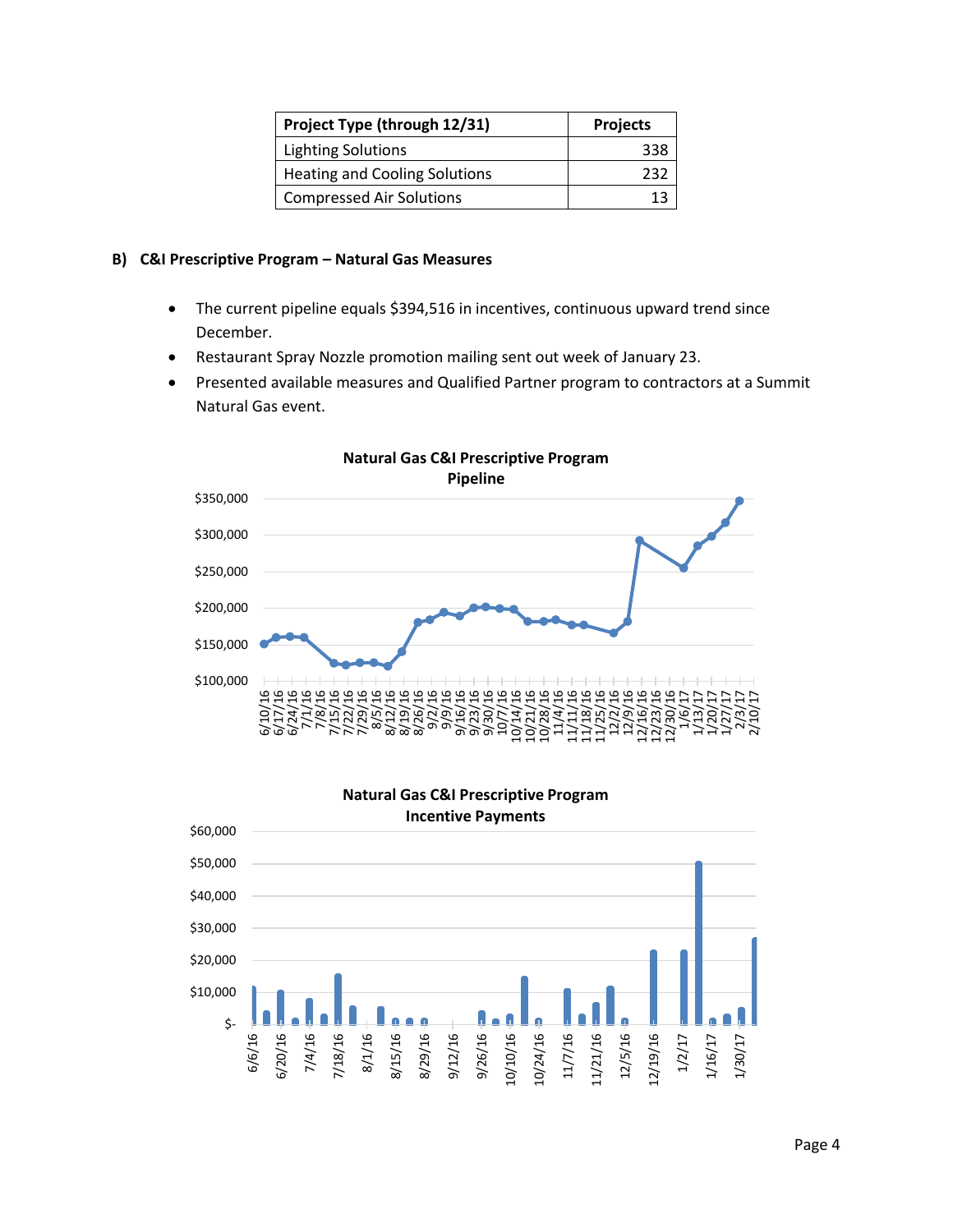| <b>Updated Financials</b>       | Program<br>Investment |
|---------------------------------|-----------------------|
| FY2017 Program Budget           | \$1,255,720           |
| $7/1$ to $1/31$ Spending        | \$210,273             |
| Percent of Budget Spent to Date | 17%                   |
| Percent of Year Passed          | 59%                   |

| <b>Summary Program Update</b> | <b>MMBtu</b><br><b>Savings</b> | <b>Participants</b> |
|-------------------------------|--------------------------------|---------------------|
| Start of fiscal year to 12/31 | 5.985                          | 26                  |

#### **C) C&I Prescriptive Program – All Fuels Measures / Heating Solutions**

- The current pipeline equals \$222,685 in incentives, slight trend up over last month despite being in the middle of the Heating Season.
- Finalizing our process to move heating systems to mid-stream (distributor point-of-sale). Oil and Propane Furnaces and Boilers anticipate being available mid-stream soon.



# **RGGI C&I Prescriptive Program**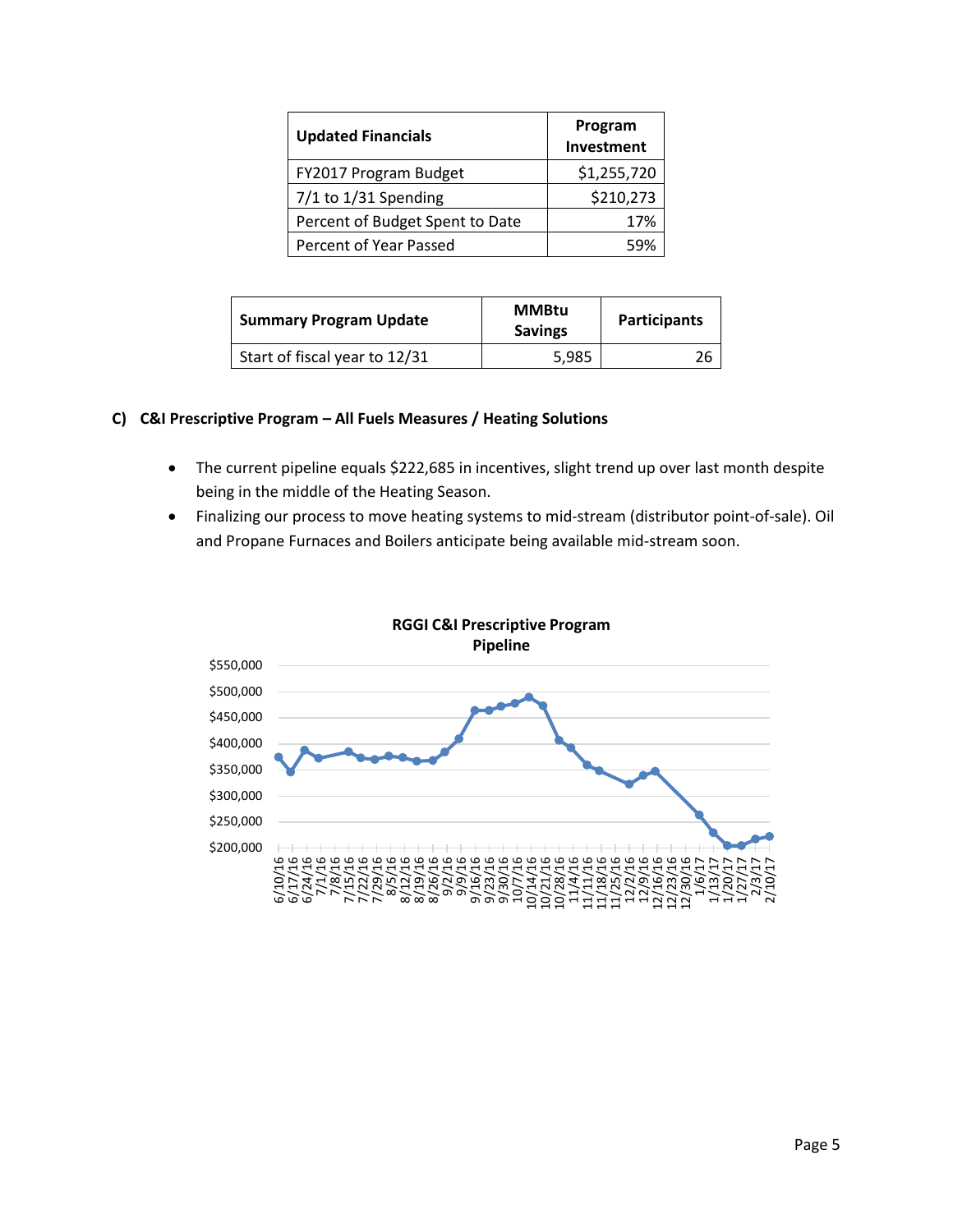

| <b>Updated Financials</b>       | Program<br>Investment |
|---------------------------------|-----------------------|
| FY2017 Program Budget           | \$1,139,855           |
| $7/1$ to $1/31$ Spending        | \$484,074             |
| Percent of Budget Spent to Date | 42%                   |
| Percent of Year Passed          | 59%                   |

| <b>Summary Program Update</b> | <b>MMBtu</b><br><b>Savings</b> | <b>Participants</b> |
|-------------------------------|--------------------------------|---------------------|
| Start of fiscal year to 12/31 | 16,051                         | 26                  |

#### **D) C&I Custom Program**

- Since the last Board meeting, the pipeline of small custom projects has grown modestly, adding 3 new projects worth \$104,000 in incentive offers. The total small custom pipeline now consists of 22 projects worth \$1,001,000 in incentive offers.
- The Review Committee did not meet in the month of January.
- The Custom Team opened a new Technical Assistance (TA) study for a Distributed Generation project.
- The limited-time bonus incentive for Distributed Generation projects (initiated December 7) is driving considerable interest in the Program. The pipeline now consists of 10 projects worth \$2.86 million in incentive offers.
- The Custom team has recently acquired access to billing data from CMP and Emera for certain customers. This will help inform the Program's customer outreach efforts by identifying facilities that are likely to have eligible custom measures.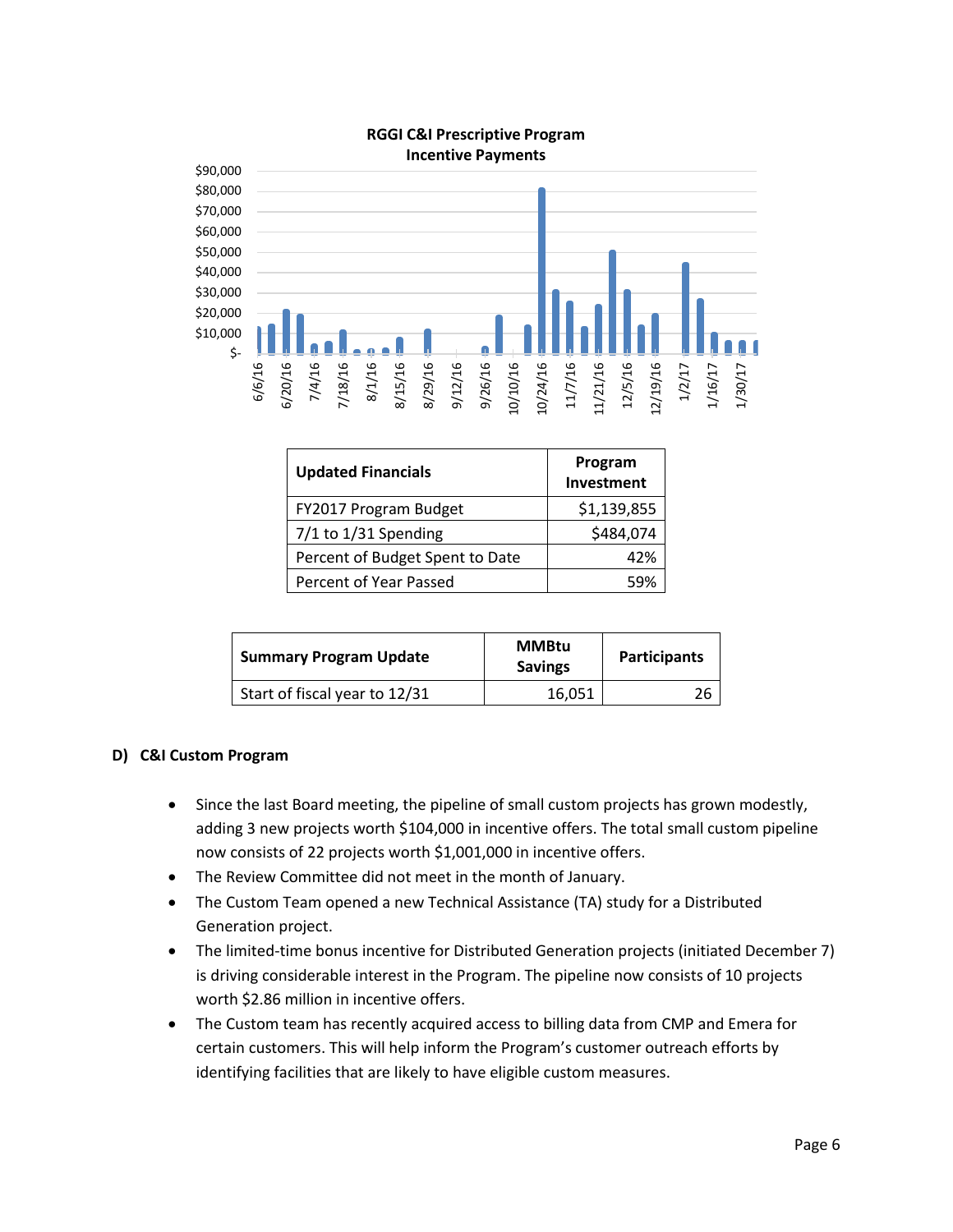The Custom Team conducted some preliminary research into the potential energy impacts of Maine's burgeoning cannabis industry.

| <b>Updated Financials</b>       | Program<br>Investment |
|---------------------------------|-----------------------|
| FY2017 Program Budget           | \$18,331,793          |
| $7/1$ to $1/31$ Spending        | \$3,557,000           |
| Percent of Budget Spent to Date | 19%                   |
| Percent of Year Passed          | 59%                   |

| <b>Additional Details on FY 2017 Financials</b> | Program<br>Investment |
|-------------------------------------------------|-----------------------|
| Encumbrances (under contract)                   | \$5,995,453           |
| Awards (pending contracts)                      | \$1,161,054           |
| Pipeline                                        | \$2,382,930           |
| Total Expenditures, Encumbrances, Awards &      | \$13,096,438          |
| Pipeline                                        |                       |
| Percent of Budget                               |                       |

| <b>Summary Program Update</b> | <b>MMBtu</b><br><b>Savings</b> | kWh Savings | <b>Participants</b> |
|-------------------------------|--------------------------------|-------------|---------------------|
| Start of fiscal year to 12/31 | 206,051                        | 12,029,698  |                     |

#### **E) Small Business Initiative**

- There is increased contractor activity in Regions 5 and 6.
- The team is working on Region 7 outreach to potential contractors and has held three informational webinars. Will be conducting in-person contractor training late February.
- Field staff are successfully bringing in potential customers and working with contractors to move projects along faster.
- As of 2/13/17, there were 48 projects in the pipeline (broken out by region below) representing \$289,556.45 in incentives.
	- i. Region 5: 19 projects in pipeline.
	- ii. Region 6: 29 projects in pipeline.
- Pipeline growing more rapidly in Region 6.
- Customer outreach underway in Region 7. The SBI Team received customer data from CMP for small businesses (SGS rate classes) in Region 7. The data will allow the team to target SBI at the appropriate customers. In the past the team has relied on lists from region chambers which often include larger businesses or businesses outside the target region.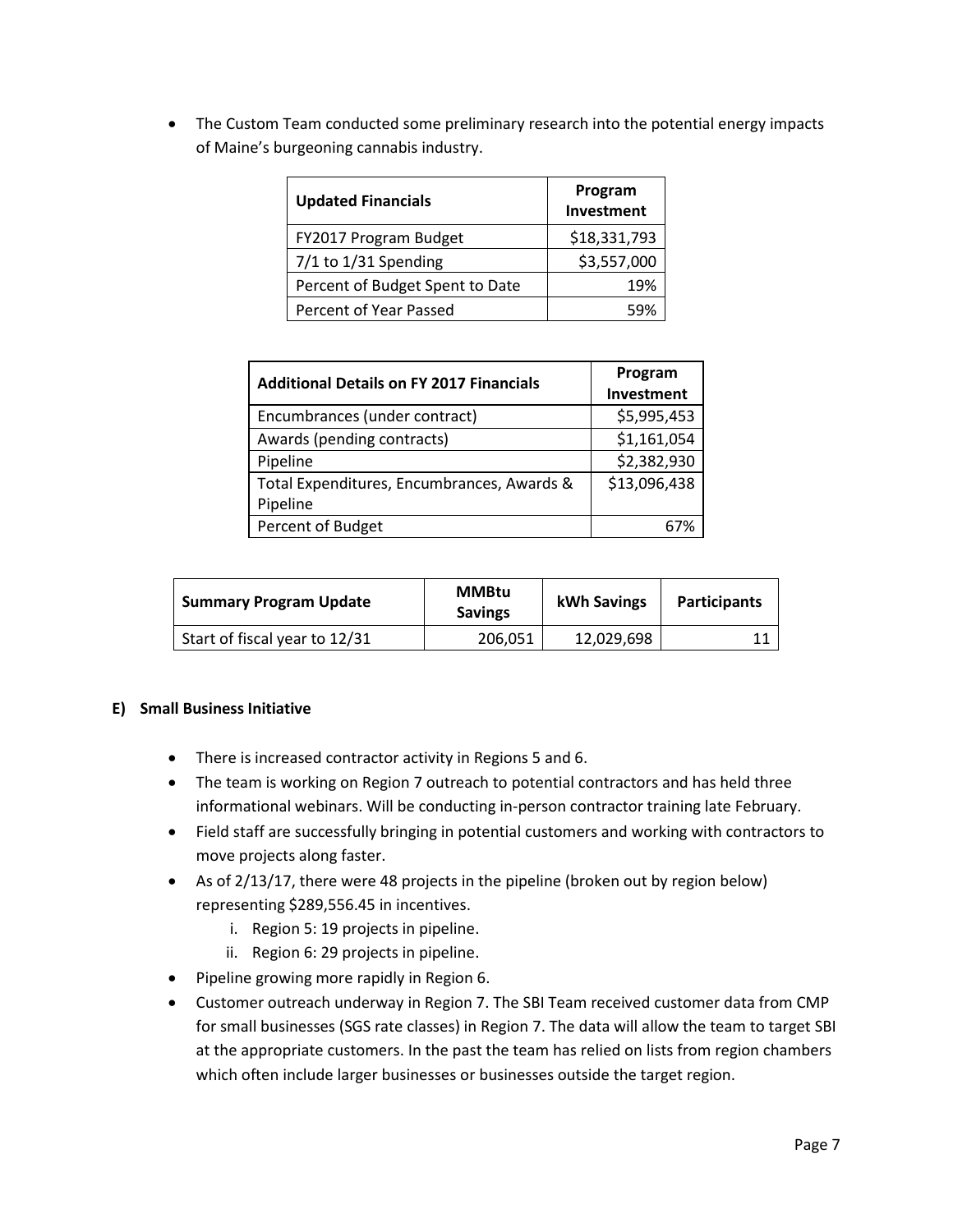| <b>Updated Financials</b>       | Program<br>Investment |
|---------------------------------|-----------------------|
| FY2017 Program Budget           | \$2,203,926           |
| $7/1$ to $1/31$ Spending        | \$183,297             |
| Percent of Budget Spent to Date | ጸ%                    |
| Percent of Year Passed          | 59%                   |

| <b>Summary Program Update</b> | kWh Savings | <b>Participants</b> |
|-------------------------------|-------------|---------------------|
| Start of fiscal year to 12/31 | 15.773      |                     |

#### **F) Commercial New Construction -- Maine Advanced Buildings Program**

- 9 projects under MOU (1 in process of being executed) representing \$774,769 in incentive offers.
- 13 additional projects being tracked, but not yet under MOU, representing \$175,735 in incentives offers (weighted estimate).
- Avesta Bayside (Mix-use project Multifamily/Retail) project completed and just waiting on final documentation.
- The Delivery Team is continuing to follow up on new project leads as identified.

| <b>Updated Financials</b>       | Program<br>Investment |
|---------------------------------|-----------------------|
| FY2017 Program Budget           | \$1,853,073           |
| $7/1$ to $1/31$ Spending        | \$309,410             |
| Percent of Budget Spent to Date | 17%                   |
| Percent of Year Passed          | 59%                   |

| <b>Additional Details on FY 2017 Financials</b>        | Program     |
|--------------------------------------------------------|-------------|
|                                                        | Investment  |
| Encumbrances (under contract)                          | \$1,042,290 |
| Awards (Project MOU's)                                 | \$774,769   |
| Pipeline                                               | \$175,735   |
| Total Expenditures, Encumbrances, Awards &<br>Pipeline | \$1,259,914 |
| Percent of Budget                                      | 68%         |

| <b>Summary Program Update</b> | kWh Savings | <b>Participants</b> |
|-------------------------------|-------------|---------------------|
| Start of fiscal year to 12/31 | 907.211     |                     |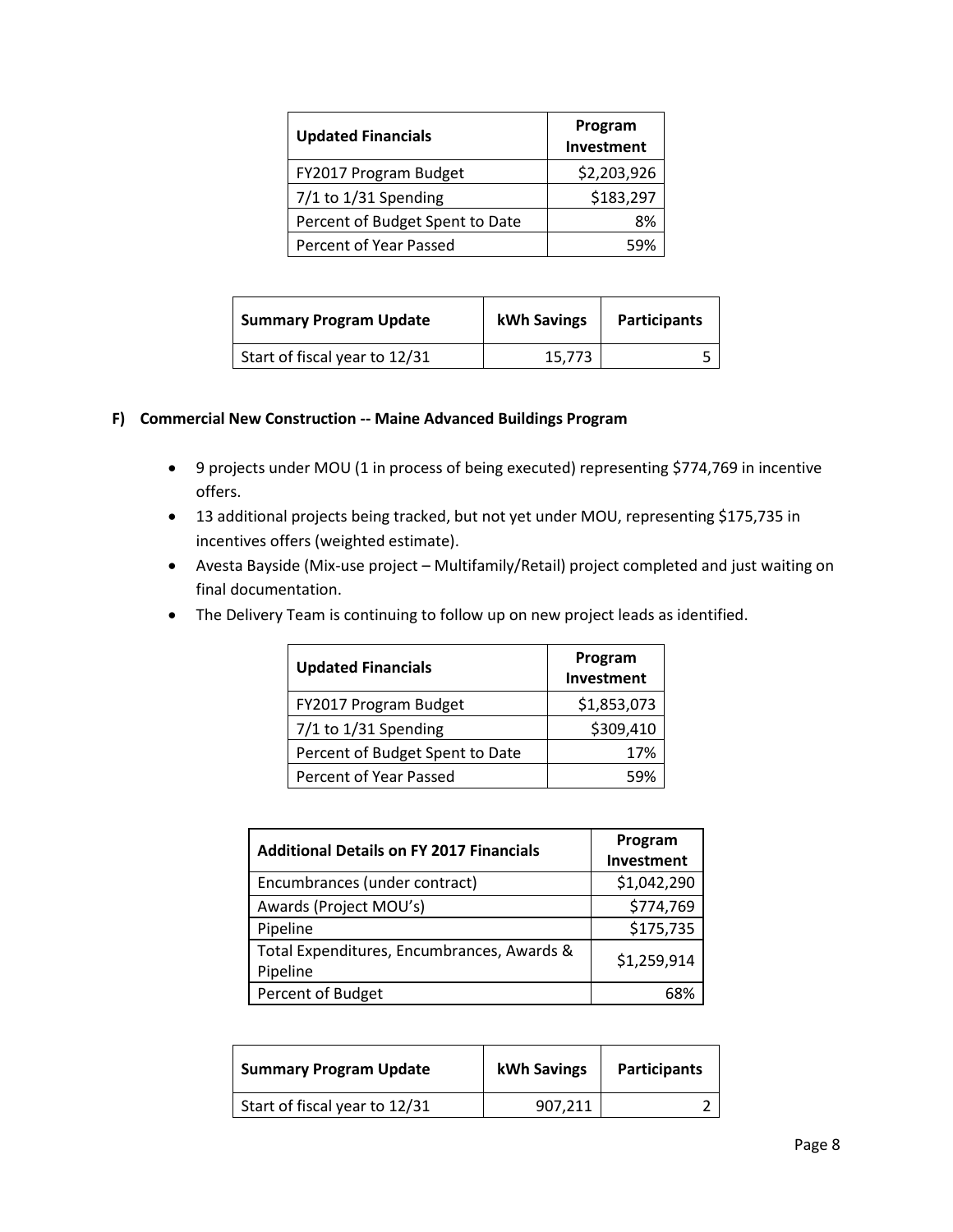#### **G) Home Energy Savings Program**

- January activity was lower than previous months as the program heads into the seasonal slowdown, but still remained on par with August and September.
	- i. More than 700 residential projects were supported in January, bringing the fiscal year to date total to more than 5,600 homes.
- HESP rebate amounts accompanied private investment leading to \$4.2 million worth of efficiency measures in January bringing fiscal year to date total investment (EMT and participants combined) in residential energy efficiency projects statewide through HESP to \$32 million.
- Rebates were issued toward the installation of 320 "first" and 133 "second unit/zone ductless heat pumps in January. The total number of first zone rebates provided since the launch of HESP now exceeds 17,000 statewide.
- 47 loans were closed in January, supporting \$401,000 in efficiency upgrades installed by 34 different companies. A total of 267 loans have been closed this fiscal year supporting more than \$2.0 million in residential projects.



#### **HESP Weekly Rebate Activity**

| <b>Updated Financials</b>       | Program<br>Investment |
|---------------------------------|-----------------------|
| FY2017 Program Budget           | \$9,854,578           |
| 7/1 to 1/31 Spending            | \$4,866,716           |
| Percent of Budget Spent to Date | 49%                   |
| Percent of Year Passed          | 59%                   |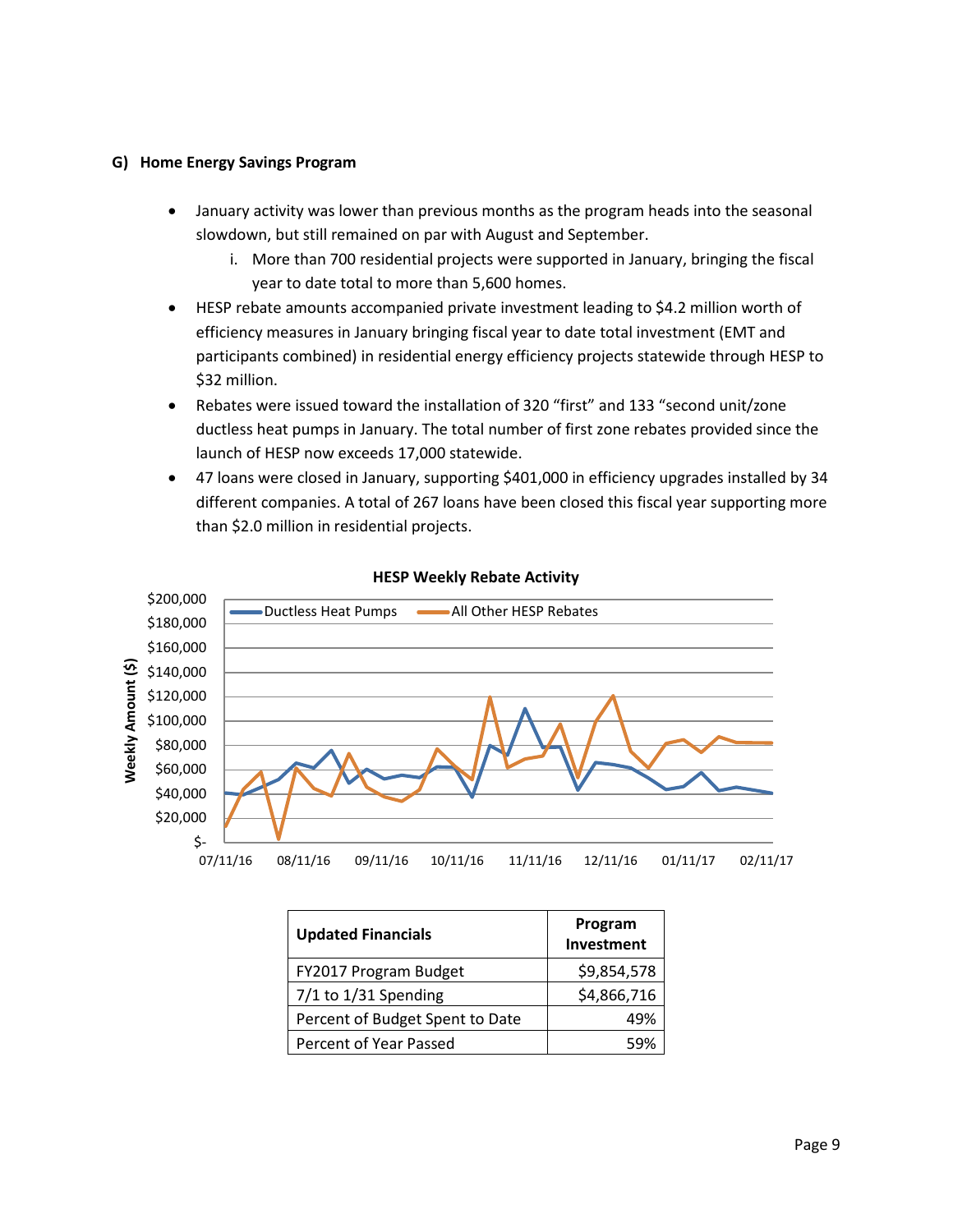| <b>Summary Program Update</b> | kWh Savings | <b>MMBtu</b><br><b>Savings</b> | <b>Measures</b> |
|-------------------------------|-------------|--------------------------------|-----------------|
| Start of fiscal year to 12/31 | 6,245,010   | 51,152                         | 4,953           |

| Project Type (through 12/31) | Units |
|------------------------------|-------|
| Electric Measures            | 2,924 |
| All Fuels Measures           | 2,029 |

#### **H) Consumer Products Program**

- The program moved 260 heat pump water heaters in Q1 and another 876 in Q2. The rebate level was adjusted to \$750 January 1 but results of this change have not yet been tabulated.
- Retail LED sales are slower than originally modeled in the Triennial Plan and staff is rolling out a small incentive increase, simplified reporting requirements, and extensive field support.
- EMT is running a 5-month pricing trial for retail LEDs to document how the market responds to various incentive levels.

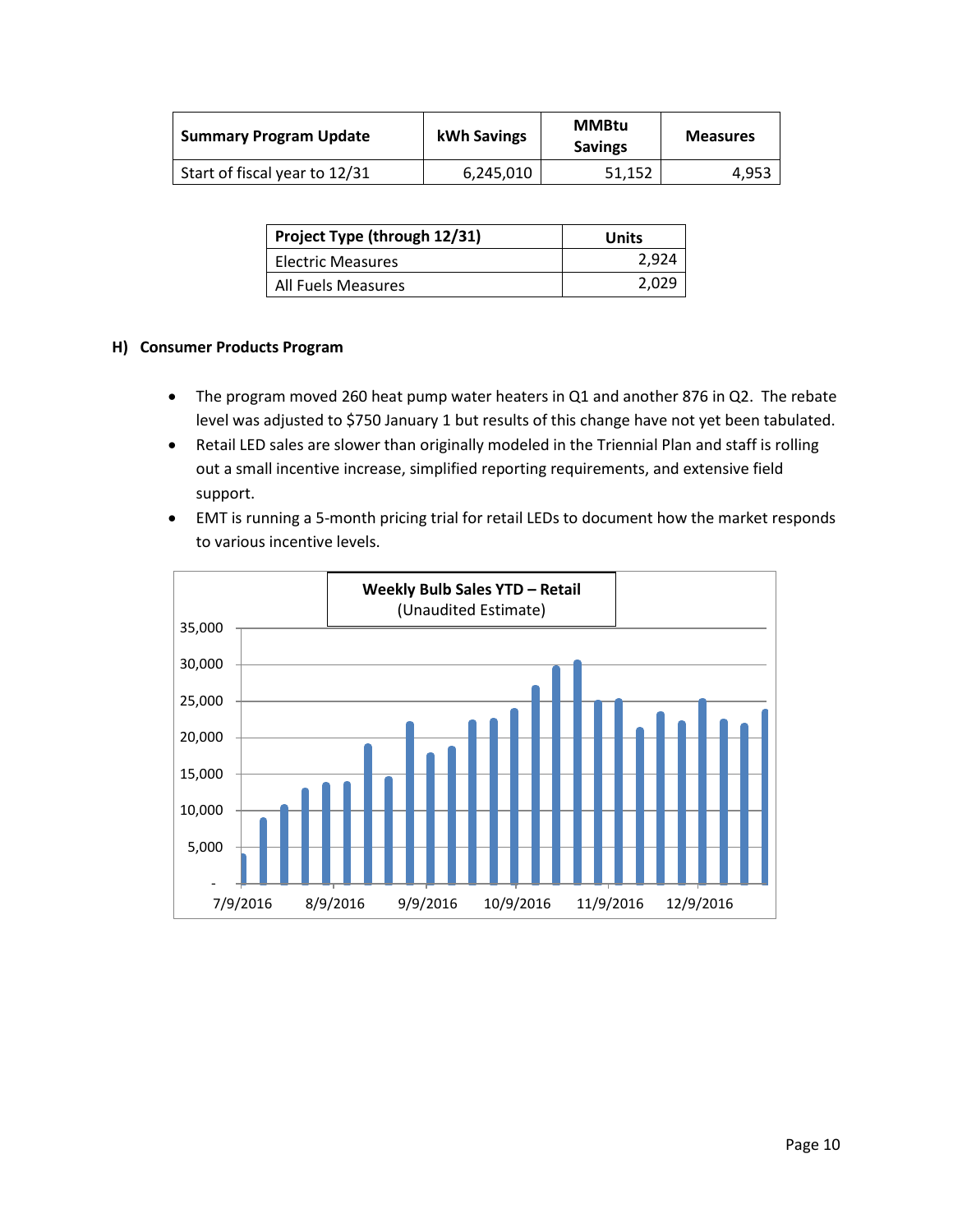

| <b>Updated Financials</b>       | Program<br>Investment |
|---------------------------------|-----------------------|
| FY2017 Program Budget           | \$11,733,364          |
| 7/1 to 1/31 Spending            | \$3,189,428           |
| Percent of Budget Spent to Date | 27%                   |
| Percent of Year Passed          | 59%                   |

| <b>Summary Program Update</b> | kWh Savings | <b>Appliance</b><br><b>Rebates</b> | <b>Light Bulbs</b> |
|-------------------------------|-------------|------------------------------------|--------------------|
| Start of fiscal year to 12/31 | 16,296,234  | 6.567                              | 483,952            |

#### **I) Low-Income Initiatives (electric, natural gas, and all fuels)**

- In January, utilities enrolled another 25 participants in the PUC's Arrearage Management Program (AMP) for low-income customers with outstanding electric bills, bringing the total to 939 homes from seven utilities since its October 2015 inception. Since inception, 50% of participants have requested and received free LEDs and water saving devices through the program.
- The Low Income Direct Install Initiative for Water Heaters launched November 15 and 5,908 pieces of mail have identified 177 qualified prospects. Installations began in February and 16 have been completed.
- A Low Income Direct Mail Program is about to launch. Current design calls for mailing business reply cards with offers of LEDs and low flow devices and then mailing requested devices for self-installation.
- LIHESP Highlights: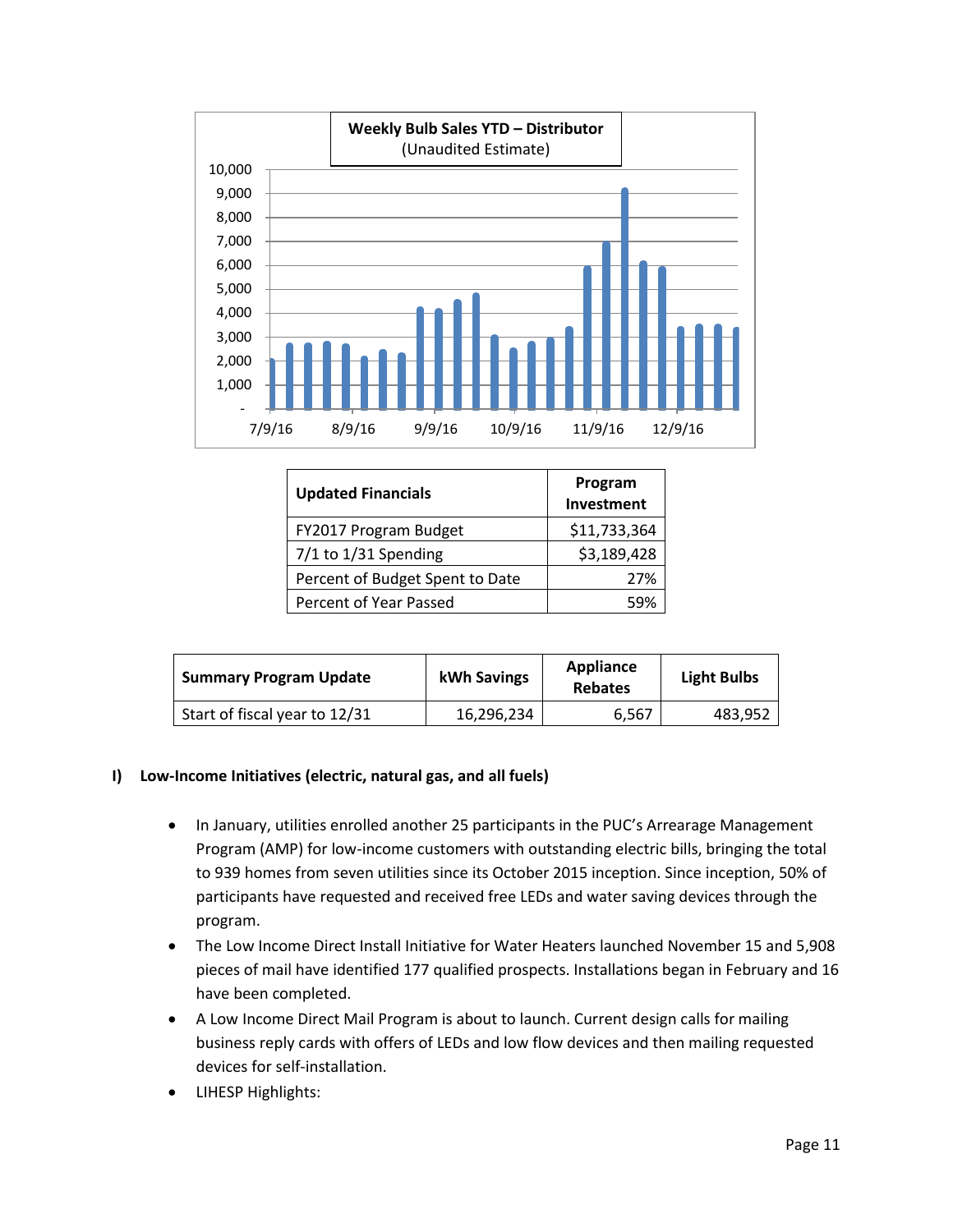- i. 24 homes received basic weatherization under LIHESP in January bringing the total this fiscal year to 129 participating homes. February is on pace to be our best month.
- ii. 5 LIHESP homes took advantage of the new "80% up to \$2,000" heat pump incentive.
- iii. So far in FY17 the program has had 25 contractor companies complete measures in LIHESP homes in 73 different towns from Eastport to Wells.



| <b>Updated Financials</b>       | Program<br>Investment |
|---------------------------------|-----------------------|
| FY2017 Program Budget           | \$6,246,418           |
| $7/1$ to $1/31$ Spending        | \$770,671             |
| Percent of Budget Spent to Date | 12%                   |
| Percent of Year Passed          | 59%                   |

| <b>Summary Program Update</b> | kWh Savings |
|-------------------------------|-------------|
| Start of fiscal year to 12/31 | 2,255,351   |

| Other Initiatives (through 12/31) | <b>Units</b> |
|-----------------------------------|--------------|
| <b>LIHESP</b>                     |              |
| AMP DIY Kits                      | 30           |
| <b>Food Pantry Bulbs</b>          | 142,650      |